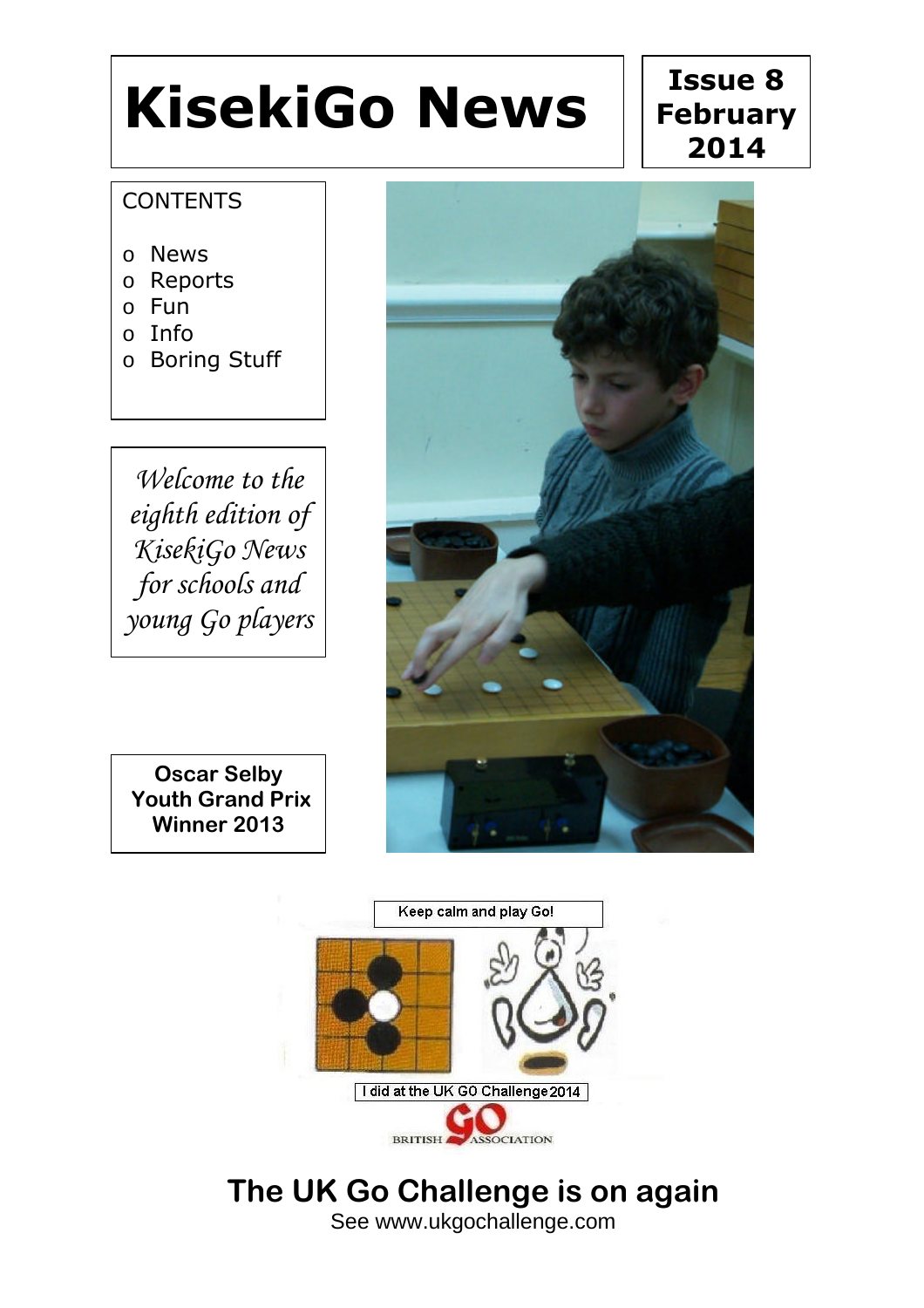# **Youth Grand Prix 2013**





 **Congrats to the winners:** 

*1. Oscar Selby 1411*

*2. Edmund Smith 702*

### *3. Melchior Chui 499*

**Last year's third, Oscar, was the runaway winner for 2013. Last year's winner Edmund was pushed down to second. Cambridge's Melchior made his first top three placing.**

> **Don't forget you get points for playing, and for wins, at any UK tournament during the year.**

# **European Youth Go Championship 2014**

**Fancy a weekend at a holiday camp at the seaside?**

**Okay, so it is the end of February and probably not beach weather! However the venue, Butlins, is in Bognor Regis, Sussex, on the south coast. It is supposed to be the sunniest place in England and of course has many seagulls.** 

**More than a 100 youngsters from all over Europe are expected to come. We have Germans and French, lots from Russia coming.** 

**It runs from Friday evening 28th February until Monday 3rd of March, so will probably mean missing school, if you come.**

**Let's hope for nice weather! See you there?**

**Details at www.eygc2014.com** 



## **British Youth Go Championship 2014**

**This will be at King Edward VI Aston School, in Birmingham, on 18th May. The BYGC was there also in 2013, and it will be good to go back again, thanks to the teacher there, Mr Lehmann. As usual the strongest youth players should be there to compete for the titles, but we also hope lots of youngsters who have just started learning the game will come along.** 

> **Maybe you will be there too? See the BGA website for details.**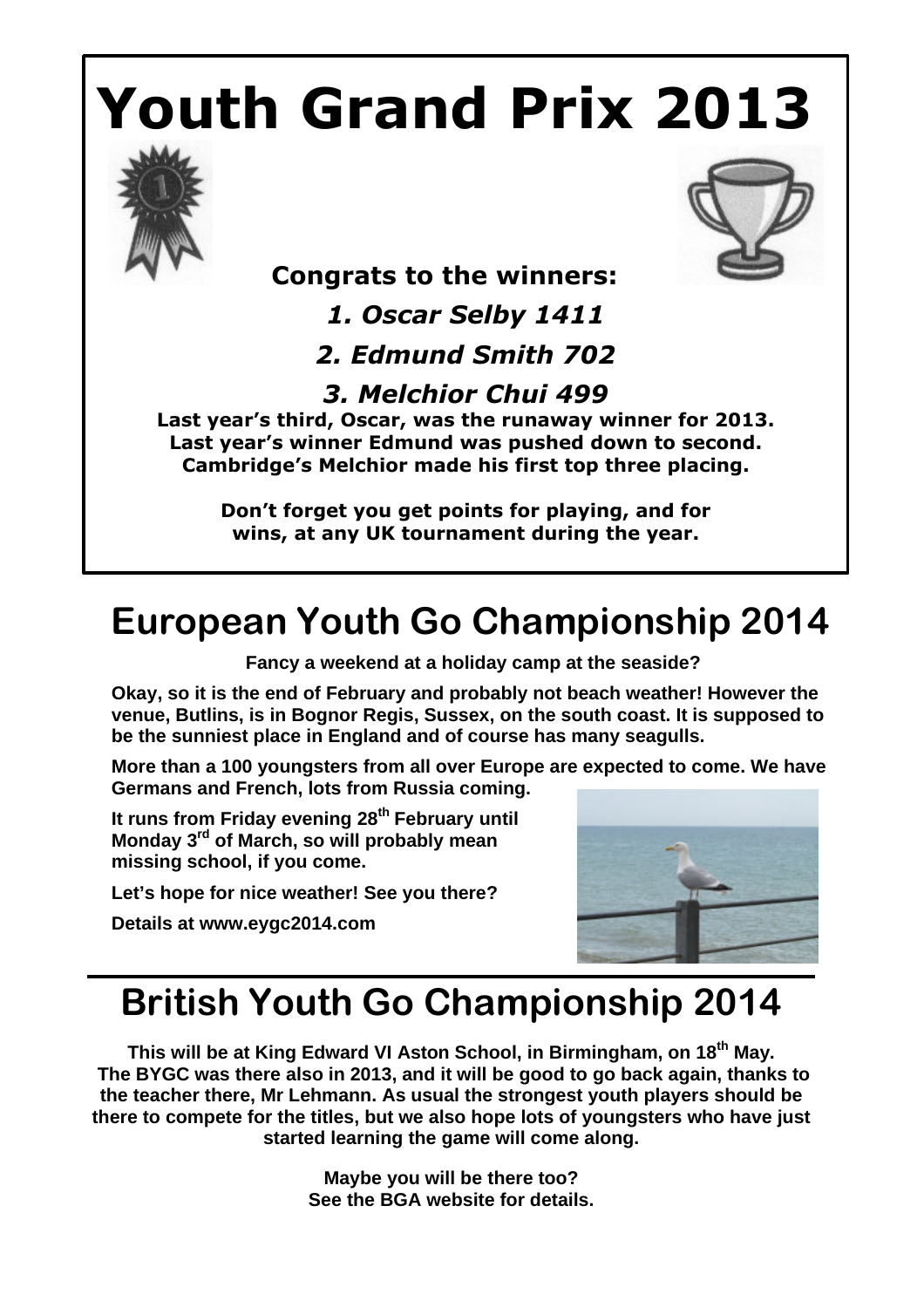# **Grants** for Go

**We are very lucky that the Castledine-Barnes Trust can provide money to help young players, especially for travel, and sets for their clubs. They have also organised a cheap beginners' Go set for schools. See http://www.britgo.org/youth/cbtrust to apply.**

### **Scenes from the UKGoC Finals 2013**



Challenge players in action



### Stopping the clock at the finals

### *Boring Stuff (For Teachers)*

Don't forget the BGA's britgo.org website has a lot of useful things, both in the Junior and Youth sections. There is information about online Go, problem sheets and other resources, advice, links and much more. We recommend you take out BGA school membership to make the most of the facilities available. Please contact any member of the BGA's Youth Committee if you have any queries or needs. Don't forget we can arrange a visit fairly easily to most places in the UK, as we have volunteers all over the country.

#### **Which nursery rhyme character wanted to play Go?** *Old King Cole, as he called for his bowl*

## **UK Go Challenge 2013**

**Last year we had the 10th Challenge.**

**The finals were held at Milton Primary School, near Cambridge, on Saturday 6th July.**

**23 of the best players from school heats and other youngsters took part.** 

**First place went to Oscar Selby who was also best U10 boy. David Robson was second and U16 boy. Melchior Chui was third. Roella Smith was Top Girl.** 

**Alexander Hsieh won the Challengers' section.**

**The Primary School Team trophy was decided by head to head match and was won by Stamford Green, Epsom, against the hosts.** 

**As usual, handicap games were played once a player was knocked out of the title race, so all had a chance of a prize.**